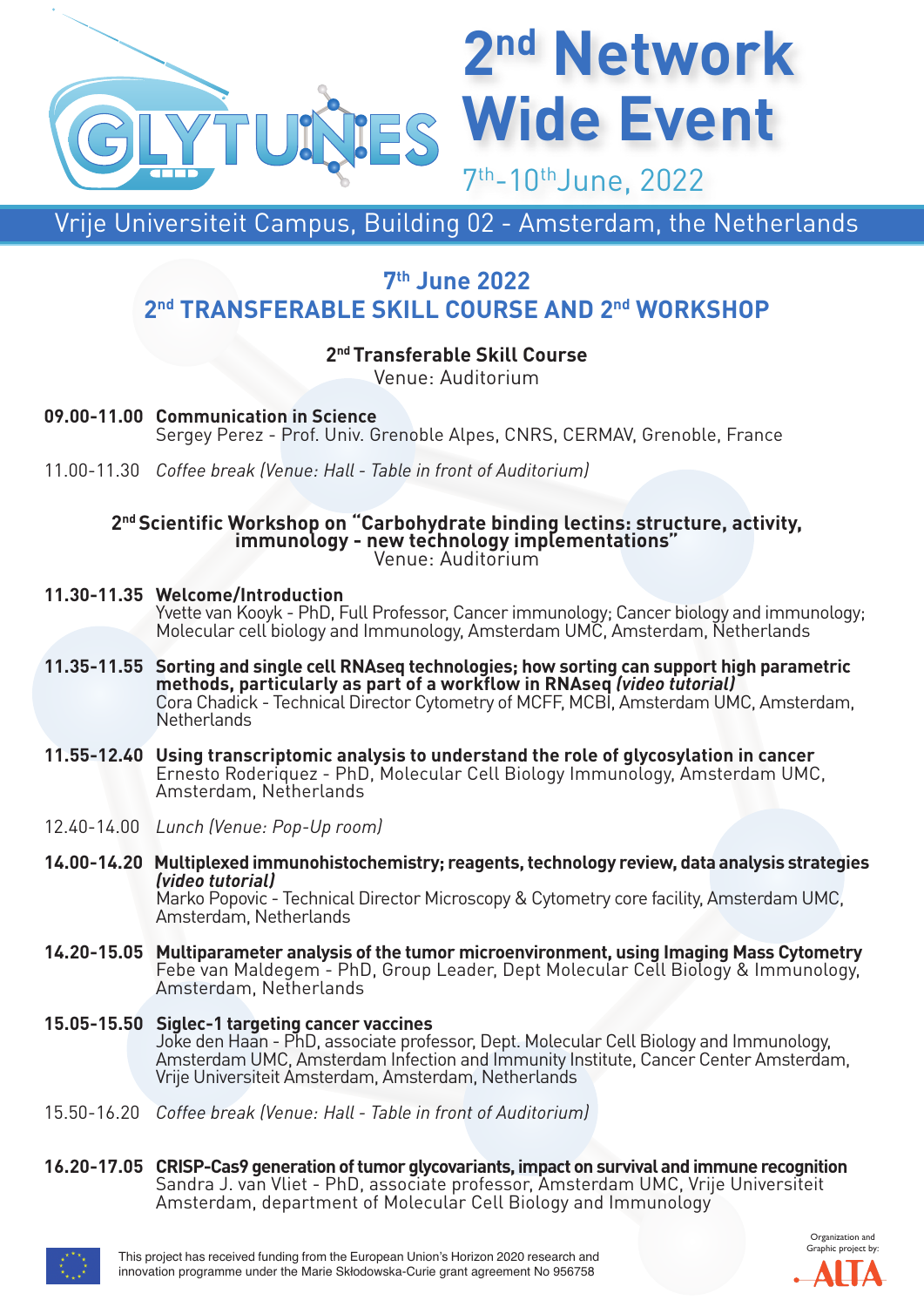

# **8th June 2022 2nd ANNUAL MEETING**

Venue: Auditorium

- **09.00-09.15 Introduction to the Meeting** Yvette van Kooyk - Amsterdam UMC- VUmc, Netherlands Alba Silipo - Università degli Studi di Napoli Federico II, Italy
- **09.15-09.30 ESR14**
- **09.30-09.45 ESR12**
- **09.45-10.00 ESR11**
- **10.00-10.15 ESR10**
- **10.15-10.30 ESR9**
- **10.30-10.45 ESR8**
- **10.45-11.00 ESR7**
- 11.00-11.30 *Coffee break (Venue: Hall - Table in front of Auditorium)*
- **11.30-11.45 ESR13**
- **11.45-12.00 ESR4**
- **12.00-12.15 ESR3**
- **12.15-12.30 ESR2**
- 12.30-14.30 *Lunch (Venue: Pop-Up room)*
- **14.30-14.45 ESR6**
- **14.45-15.00 ESR5**
- **15.00-15.15 ESR1**
- 15.15-15.45 *Coffee break (Venue: Hall - Table in front of Auditorium)*

#### **15.45-16.45 Supervisory Board Meeting** *(closed session, PIs and ESR representatives only)*

19.00-22.00 *Networking dinner at Central Station*



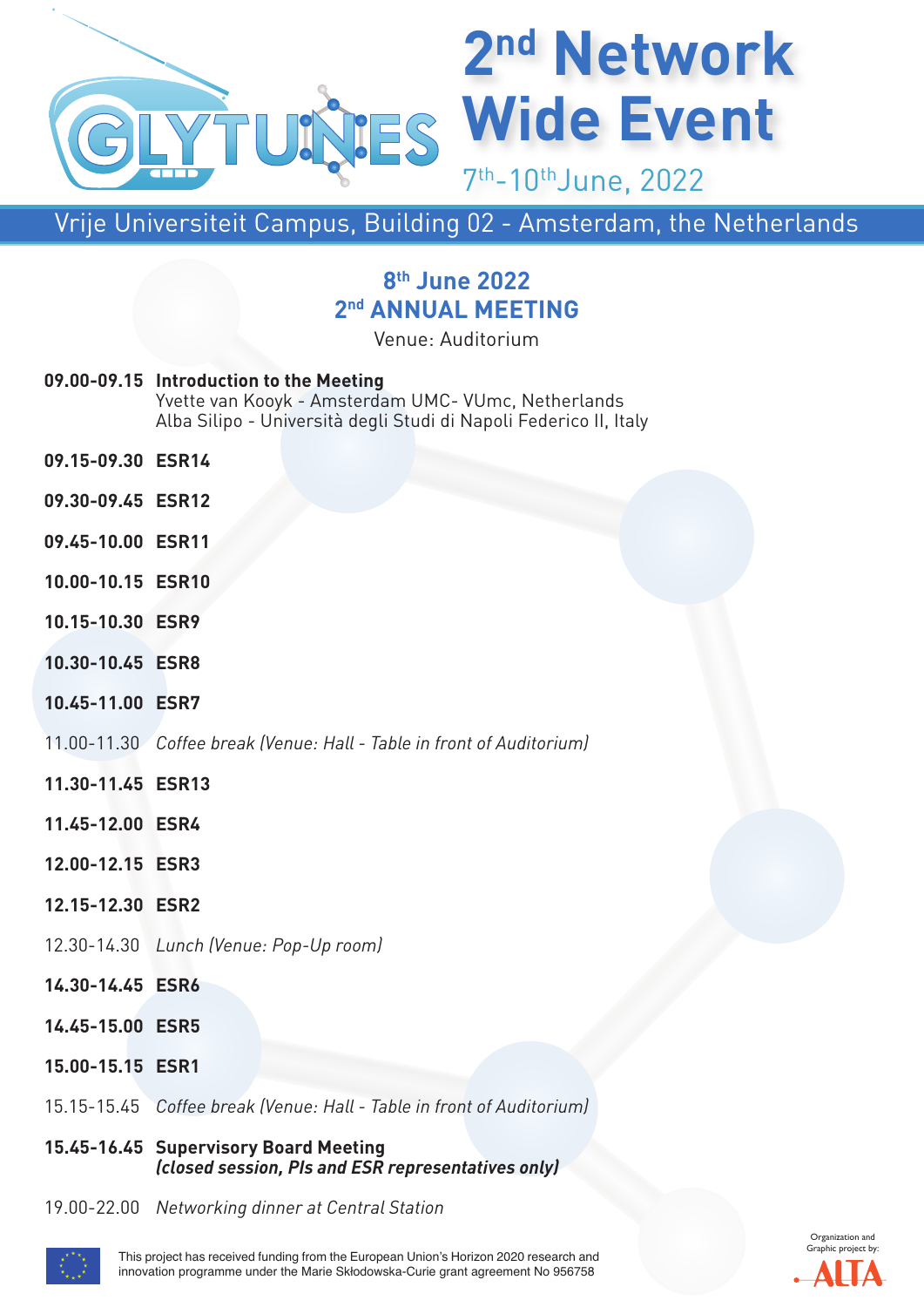

## **9th June 2022 MID-TERM REVIEW MEETING**

Venue: HG-3A10 Agora4

#### **09.20-09.25 Introduction: Short introduction by the REA Project Officer and the Project Coordinator on the purpose of the meeting** Alba Silipo - Università degli Studi di Napoli Federico II, Italy

Caroline Peters - REA Project Officer, European Commission, Belgium

### **09.25-09.55 Tour de table (ca. 2' each): All scientist-in-charge should briefly present their research team and describe their role within the network. Introduction of the Partner**

| <b>Organisations</b><br>- UNINA |                    |                                  |  |  |  |  |
|---------------------------------|--------------------|----------------------------------|--|--|--|--|
|                                 |                    | Alba Silipo                      |  |  |  |  |
| $\overline{\phantom{0}}$        | QIB                | Nathalie Juge                    |  |  |  |  |
| $\overline{\phantom{0}}$        | <b>CIC BIOGUNE</b> | June Ereño Orbea                 |  |  |  |  |
| $\overline{\phantom{0}}$        | <b>VUMC</b>        | Yvette van Kooyk                 |  |  |  |  |
| $\overline{a}$                  | <b>UNIFI</b>       | Marco Fragai                     |  |  |  |  |
|                                 | <b>CNRS</b>        | Irina Gutsche/Ambroise Desfosses |  |  |  |  |
| $\overline{\phantom{a}}$        | RAD                | <b>Thomas Boltje</b>             |  |  |  |  |
|                                 | <b>ATLAS</b>       | <b>Oscar Millet</b>              |  |  |  |  |
| H                               | <b>ICENI</b>       | Rob Field/Simone Dedola          |  |  |  |  |
| $\overline{\phantom{0}}$        | GLYCOUNIVERSE      | Mario Salwiczek/Kim Le Mai Hoang |  |  |  |  |
| -                               | <b>GIOTTO</b>      | Tommaso Martelli                 |  |  |  |  |
|                                 | <b>GLYCOPEDIA</b>  | Serge Perez                      |  |  |  |  |
|                                 | <b>ALTA</b>        | Laura Maccari                    |  |  |  |  |

- **09.55-10.15 REA Project Officer presentation: Presentation on the monitoring of project implementation, reporting and purpose of the mid-term check** Caroline Peters - REA Project Officer, European Commission
- **10.15-11.00 Coordinator's report: Presentation of the overview of the progress report and the network's progress and achievements in terms of recruitment and management** Alba Silipo - Università degli Studi di Napoli Federico II, Italy
- 11.00-11.15 *Coffee break (Venue: Hall - Table in front of Auditorium)*

#### Venue: Auditorium

11.15-13.35 Fellows' individual presentation (10' each): Every fellow will present herself/himself,<br>his/her background and present his/her individual research project (foreseen research,<br>training, secondments, etc.). Scien **at this stage of the project**

| ESR1 Marta Tiemblo Martín      | <b>UNINA</b>       | ESR8 Riccardo Scarin           | <b>ATLAS</b>  |
|--------------------------------|--------------------|--------------------------------|---------------|
| ESR2 Manasik Gumah Adam Ali    | <b>QIB</b>         | ESR9 lakoviaTtoffi             | <b>ICENI</b>  |
| ESR3 Klaudia Sobczak           | <b>CIC BIOGUNE</b> | ESR10 Yan-Ting Kuo             | <b>GCU</b>    |
| ESR4 Fabio Balzarini           | <b>VUMC</b>        | ESR11 Giulia Roxana Gheorghita | <b>GIOTTO</b> |
| ESR5 Luis David Padilla Cortés | <b>UNIFI</b>       | ESR12 Tania Gerpe Amor         | <b>UNINA</b>  |
| ESR6 Jahnavi Jangala           | <b>CNRS</b>        | ESR13 Magali Coccimiglio       | <b>VUMC</b>   |
| ESR7 Venetia Psomiadou         | <b>RAD</b>         | ESR14 Matteo Calzari           | <b>RAD</b>    |
|                                |                    |                                |               |



This project has received funding from the European Union's Horizon 2020 research and innovation programme under the Marie Skłodowska-Curie grant agreement No 956758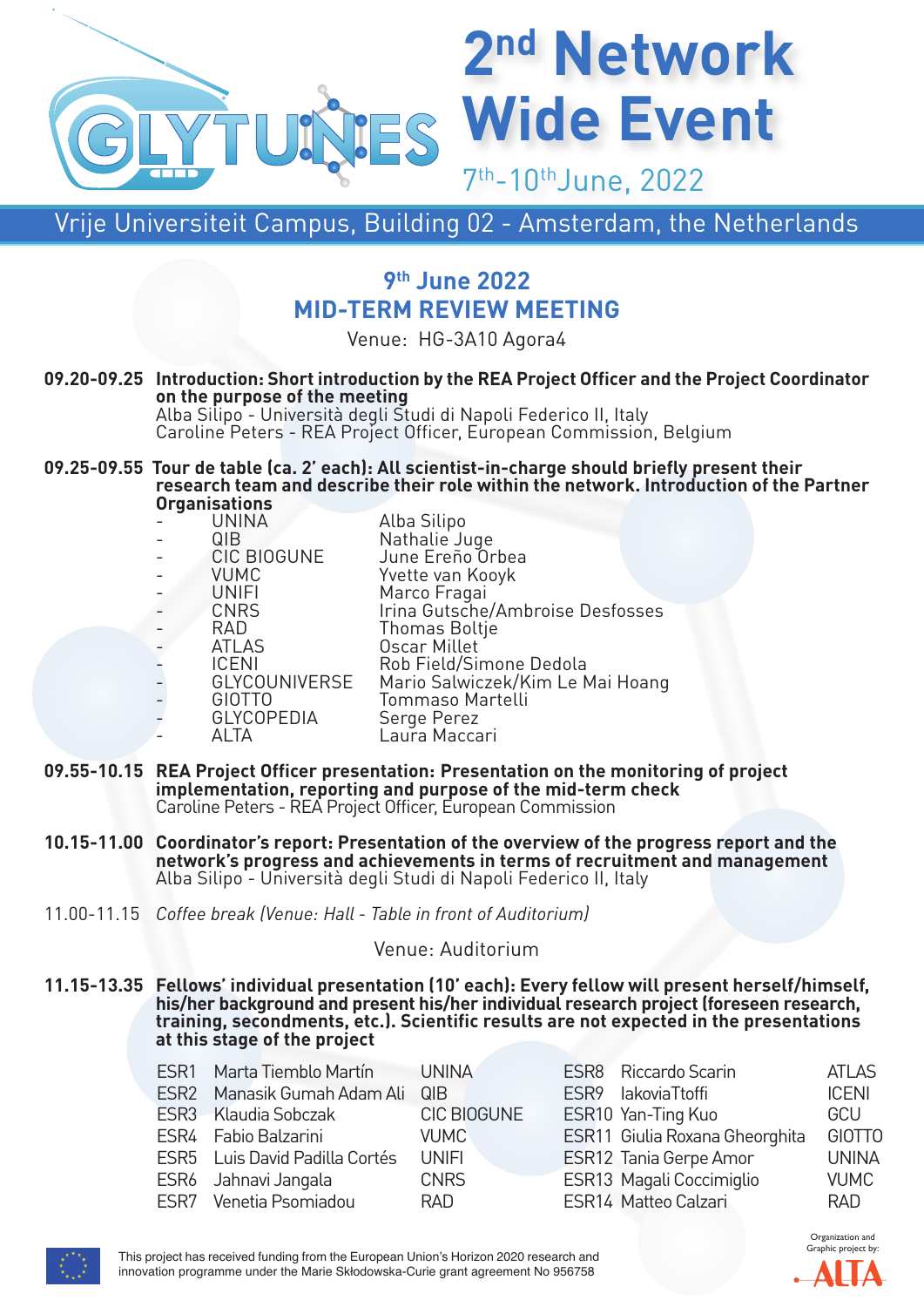

- 13.30-14.30 *Lunch (Venue: Hall in front of Auditorium)*
- **14.30-16.00 Restricted session with the fellows: Meeting between allthe fellows and theREA Project Officer**
- **16.00-16.15 Restricted sessionwith theCoordinator: Meeting between theCoordinator andREAProject Officer to discuss any issue**
- 16.15-16.30 *Coffee break and group's photo (Venue: Hall)*
- **16.30-17.00 Feedback and open discussion: Feedback from the REA Project Officer on the output of the network so far, on possible training areas for future exploitation or the impact on fellows' future careers development**
- **17.00 End of meeting**